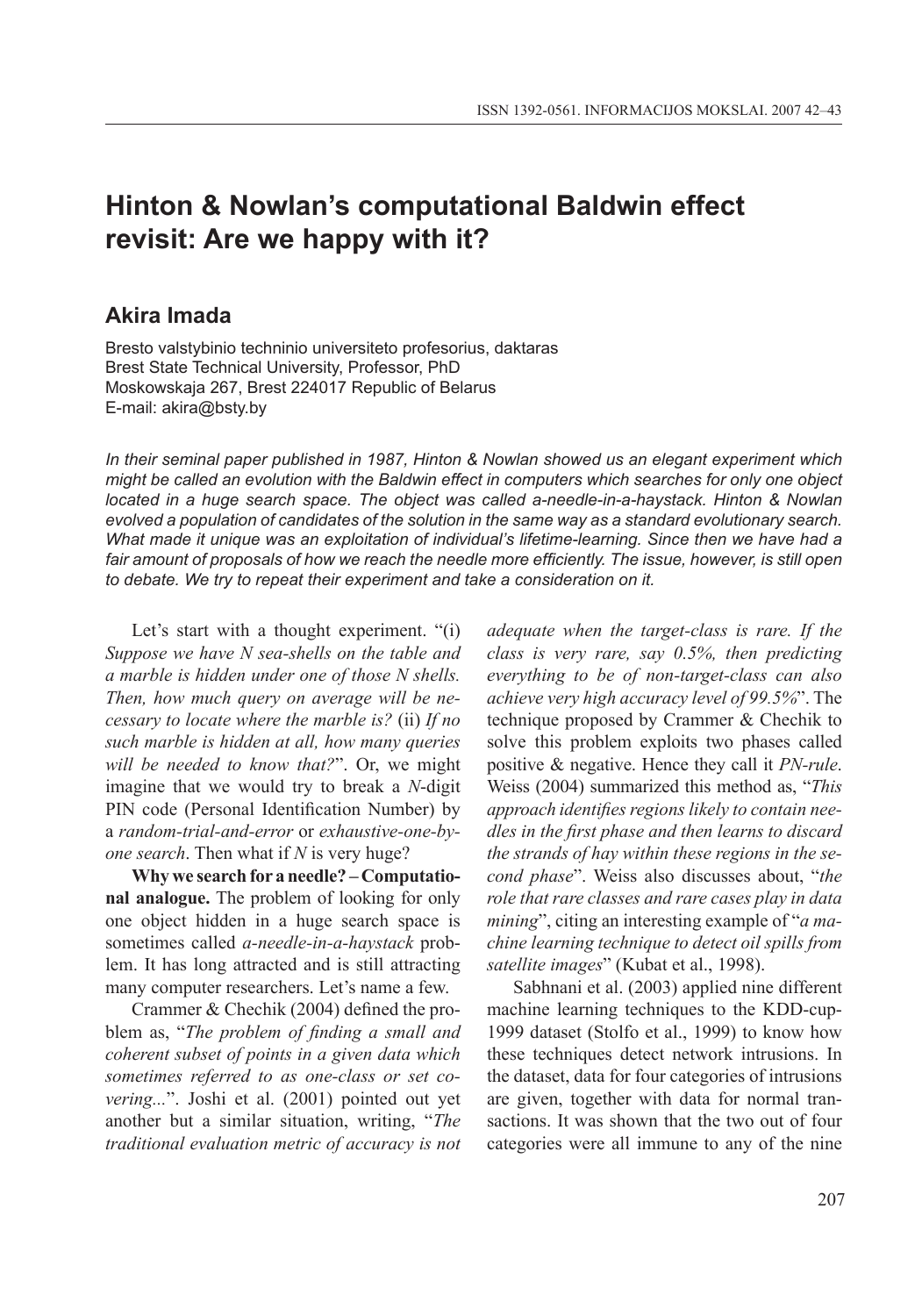methods more or less, while the other two were universally easy to be detected. We hypothesized that this is due to these two categories of attacks are like needles in a haystack of a normal and other categories of attacks (Imada, 2006).

Among others, besides a specific data in a huge database, the most popular issue on this topic these days is probably a searching for needles in a huge hay of world-wide-web resources, and designing such search-engines. See, for example, (Makris et al., 2006). In software engineering community, this issue is also explored. See, for example, (Whitaker et al., 2004).

## **Hinnton & Nowlan's model – Computational Baldwin Effect**

In their seminal paper, Hinton & Nowlan (1987) proposed a needle defining it as just a unique configuration of 20-bit binary string, with all other configurations being a haystack. Then they tried an evolutionary search starting with a population of random candidates of the needle. A smart trick in their evolution is an inclusion of *flexible genes* in its *genotype*. Each of these flexible genes is replaced with either 1 or 0 in its *phenotype*. Then each of these phenotypes (again a binary 20-bit string) is checked if it matches the needle. Hence, this is called a *lifetime-learning*. Each genotype can try learning during its lifetime. Note that successful flexible genes in phenotype are not re-mapped into phenotype. This is a computational analogue of biological model of evolution called the *Baldwin effect* (Baldwin, 1896). Although we have had lots of reports concerning this approach, such as (Mills & Watson, 2006), the topic still includes open issues.

Note that if we apply a standard genetic algorithm starting with a population of chromosomes with their genes being either 0 or 1 at random, then the fitness of each individual is always zero unless the individual is ultra lucky to be coincidentally identical to the needle. Hence the fitness landscape is everywhere flat land of altitude zero except for the only one point. See Figure 1. How could we hillclimb if not a hill to climb! Impossible to evolve.





However, their choice of 20-bit is a good one. We tried a random search with a similar condition of Hinton & Nowlan's experiment. The number of trials needed until the needle was found is plotted as a function of number of bits. Although the number explodes exponentially, as shown in Figure 2, 20-bits is just before the explosion. But in fact we never observed a needle longer than, say, 25 bits was reached in a reasonable time.



*F i g u r e 2 . Assuming only one configulation of n-bit binary strings is a needle, the number of random trials needed until the needle was found is plotted against n. The result is an average during 100 runs*

#### **Experiment, Results, and Discussion**

Following Hinton & Nowlan's experiment and a more clear specification of the experimental condition suggested by Mills & Watson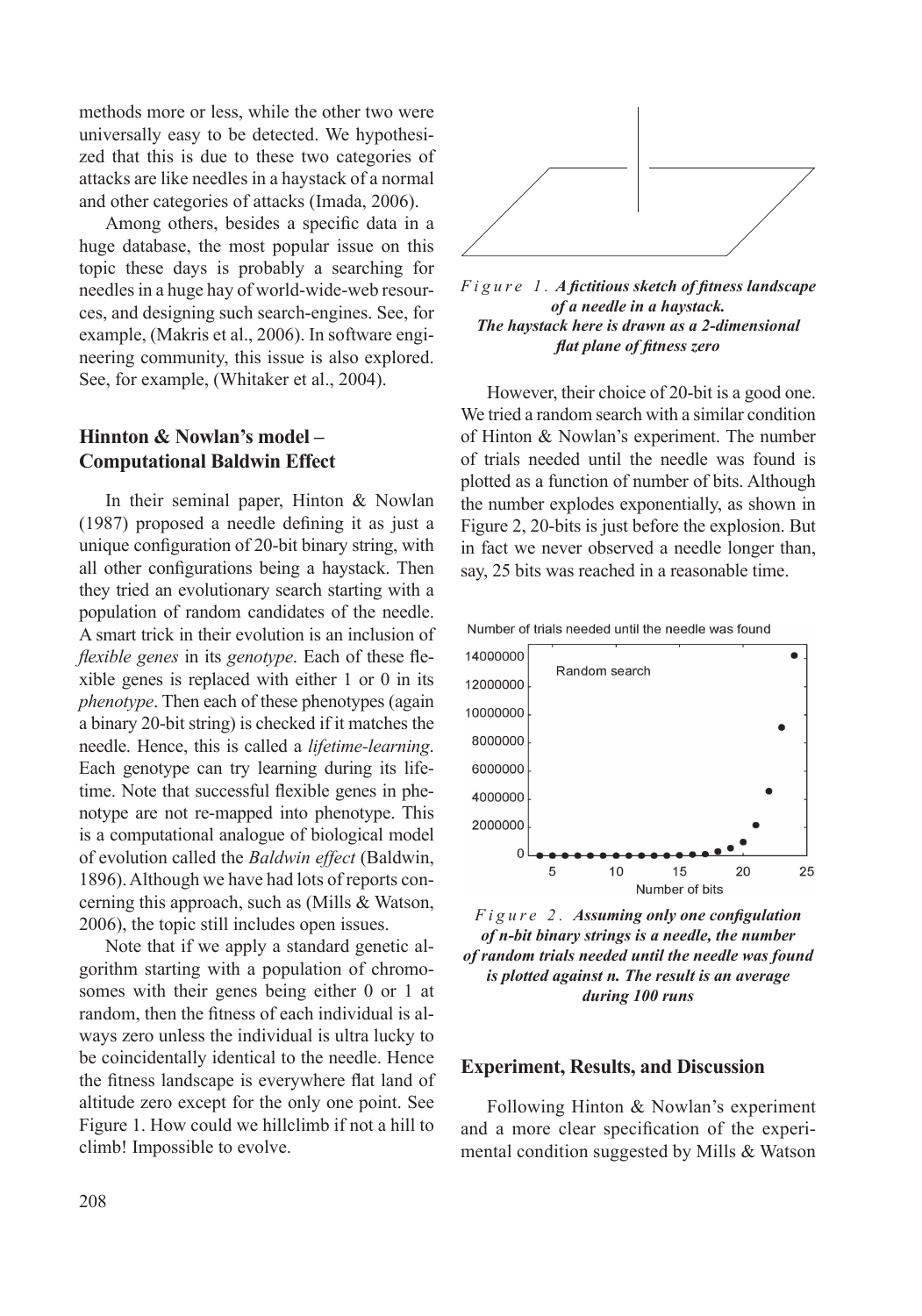(2005), we tried to repeat their experiment. We create a population of 1024 chromosomes of 20-bit whose genes are either 0, 1, or 9. Genes are determined at random with a probability of 0.25 for 0's and 1's and 0.5 for 9's. A needle here is the 20-bit string of all 1, without a loss of generality. Each chromosome is given a chance of 1000 trials each time with its 9 being randomly replaced either with 0 or 1, and check if the result of replacement matches the needle or not, if it matches the needle at *n*th trial, the fitness is given as  $(1000 - n)$ . Then we evolve this population from one generation to the next by *fitness-proportionate-selection*, *one-point-crossover* and *mutation* with the probability of 1/20.

**Can we observe such an elegant result?** In Figure 3 we show the number of individuals needed to find the needle in two cases: (i) by simple random search (the same data as in Figure 2) and (ii) by search with lifetime learning. The plots here are against total search points *N* instead of number of bits. Although the number is *O(N)* in both cases, what a tremendously dramatic enhancement in efficiency it looks like! So far so good.





*F i g u r e 3 . Number of individuals necessary for the needle to be reached for the first time vs. the number of total search points. A result of random walks (blank circles) and search by 1000 learnings during individual's lifetime (filled circles). The data are averaged after 100 runs. Complexity is both linear, but what a dramatic difference!*

**Why should we continue when the lifetime learning already find the needle?** This is what we wondered when we read the original Hinton & Nowlan's paper. A possible answer was given by Mills & Watson (2005) in which they argued, "*This model is not intended to show any engineering advantage but a biological interest*". Then they went on, "*To remove the assumption of learning phenotypes, we evaluate fitness as the mean fitness of the lifetime phenotypes, rather than the number of trials remaining after the phenotypic solution is first found. This means that the organisms do not have to recognize their own success (as is implicit in Hinton & Nolan's model.)*". We were not fully satisfied with this answer but let's accept it here. Then the next question arises.

**The higher the fitness of a genotype, the better it performs?** Hinton & Nowlan's assumption is that the closer the *genotype* to the needle, the faster the learning of *phenotype*, which makes the needle-like-peak smoother. To study this, we compared their lifetime results of two genotypes: one reached the needle quickly (just 2 steps) and the other reached the needle but almost at the last chance (985 steps). We counted how many successes out of 1000 learnings of 1024 phenotypes. The histograms are shown in Figure 4. Although genotypes which reached the needle almost at the last chance sometimes reached the needle quickly, the higher fitness genotype by and large seems to perform better.

**What is a fate of those flexible genes?** Then questions are, "*How many flexible genes are optimal?*" or "*Is the number of flexible genes decreasing as evolution proceeds?*". Let's see what happened our evolution of these genotypes. We observed 100 runs with 100 different random number seeds, and what we saw in the 1st generation were only 4 successful genotypes at the luckiest case. The other 99 runs have only two, one or even zero successful genotypes. And in this luckiest case, the number of successful genes increased in an early stage of evolution to 300 – 400, but all of a sudden at some point of evolution, an extinction occurred. That is, the number of survival genotypes fell down to one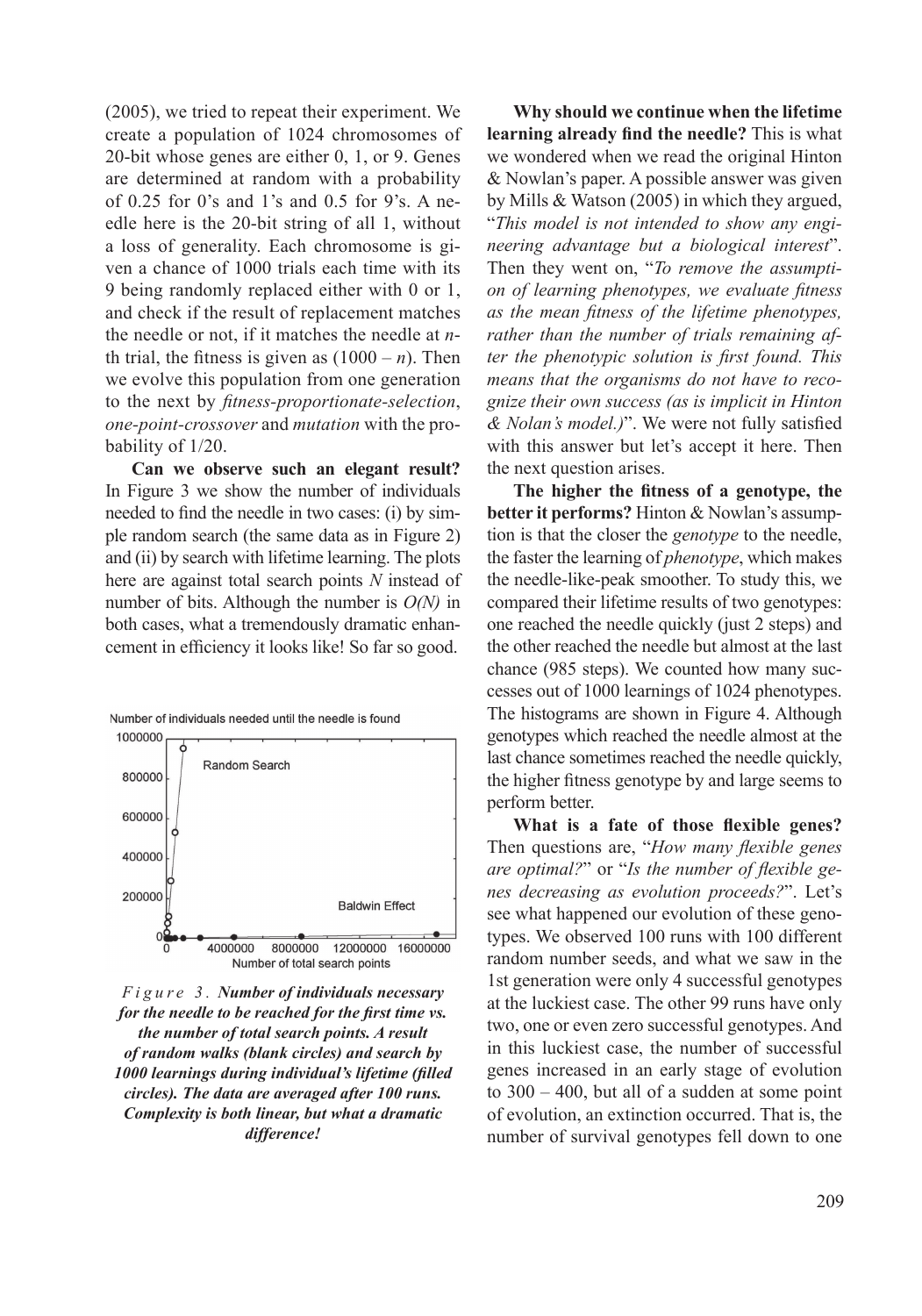

*F i g u r e 4 . Examples of histogram of two genotypes of how many successes out of 1000 learnings of 1024 phenotypes. Genotype which reached the needle with 2 steps (top) and the other reached with 985 steps (bottom)*

or zero. Not possible for reproduction any more. (Figure to show this phenomenon is not in this paper.) Then, why don't we try another similar biological evolution model such as *Lamarckian inheritance* rather than sticking to the Baldwin Effect.

**Is the Lamarckian inheritance computationally plausible?** Turney (1996) wrote, "*Lamarckism requires an inverse mapping from phenotype and environment to genotype. This inverse mapping is biologically implausible*". And further assumed by describing, "*Perhaps Lamarckian evolution is superior to the Baldwin effect, when we are attempting to solve problems by evolutionary computation*", and then went on to write "*…(but) we believe that computing this mapping is intractable in general*".

Why not? Let's try! This reverse mapping is really easy in Hinton & Nowlan's model. All we need is remap some of the successful 0's and 1's in the phenotype to the corresponding flexible genes in the genotype with a certain probability. Look at the typical success in its evolution shown in Figure 5. Though we still don't know this is biologically meaningful, this hypothesis once tried to be used to explain, "*Why giraffe has a long neck?*".



*F i g u r e 5 . An evolution of genotypes including flexible genes by Lamarkian inheritance*

**Are we really happy with these models to find needle?** As already shown in Figure 2, exploiting the Baldwin effect seemed to tremendously enhance the efficiency of searching for the needle. But this is only under a comparison with the number of *individuals who tried to reach the needle*. If we compared with the number of *points which are visited*, we have almost similar result in those models. (Figure to show this is not included here.) Then how can we find a needle longer than, say, 25 bits?

In addition, we have to admit that even if we found a really efficient needle-detector, the steps we need would be still *O(N)* like in Figure 3.

### **To Conclude**

We have tried a bird's eye view on the topic on *a-needle-in-a-haystack problem*, or equivalently, a *computational model of the Baldwin effect*. The topic was initially proposed by Hinton & Nowlan two decades ago, but still this is a very important problem. Though we have had lots of proposals to approach to this problem, essentially we still have not find a truly efficient way of finding a needle in a really huge hay. Most techniques reported are still not sufficient when they are applied to a more scaled-up circumstance than when it was designed. A success in a small scale experiment is not necessarily a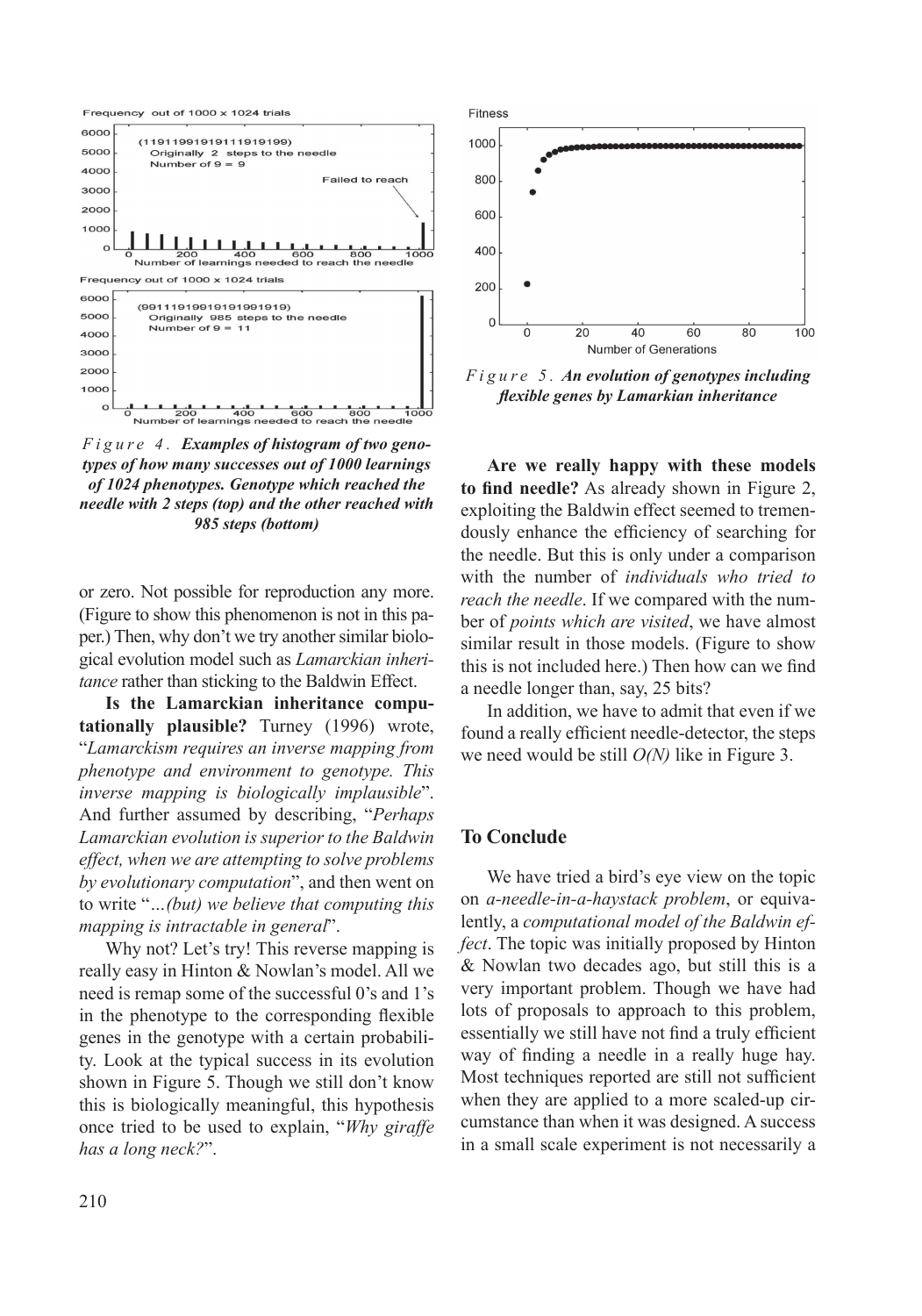*royal road* to a success in a large scale situation in the real world.

Let me take an example. We now assume a robot in a  $N \times N$  grid. A needle is hidden somewhere in the grid. Then the task of the robot is to look for the needle starting from somewhere in the grid. The robot has no idea of where is the needle. This is a two-dimensional version of a-needle-in-a-haystack problem. If *N* is small enough, the robot can eventually reach the needle even with random walks. And a learning, whatever it might be, can reduce the number of steps to the needle. We have so many successful reports of experiments of robot navigation in a much more complicated simulated world than the above mentioned simple grid world. The fact is, however, if the grid size explodes then we actually don't know how we make robot navigate as we like, even in a very simple world without no constraint such as corridors, walls or obstacles.

Yet another point we wanted to emphasize in this paper is that we have to avoid an effect of *like-to-hear-what-we-want-to-hear*. We had an interesting discussion between two papers: Yu & Miller's (2002) "*Finding needles in haystacks is not hard with neutrality*" vs. Collins' (2005) "*Finding needles in haystacks is harder with neutrality*".

Anyway, as already mentioned, all approaches described in this paper require *O(N)*

steps to the needle. Let me conclude this paper with the claim of a real speed up from *O(N)* to  $O(\sqrt{N})$  by Grover (1997) by his quantum search, which was already mathematically proved. The problem in his context is to find the needle from no-structured huge database. That is, "*Find x* such that  $P(x) = 1$  when only x from N data *fulfills*  $P(x) = 1$  *while all others do not*". This is owing to a strange path of quantum computation. Namely, when a particle goes from point A to point B, it takes all possible paths from A to B at the same time. In reality, however, no one so far has seen a real practical implementation of quantum computation.

We hope this article would be a good *prelude* to the re-opening this issue.

### **Acknowledgment**

This topic was motivated by a comment from the floor when I talked in a seminar held in Vilnius in 2003 about evolutionary computations in general which included the topic of the computational Baldwin Effect. The comment insisted, "*Such a search will never be plausible*", mentioning the Baldwin Effect. Though still I could say, "But it smoothes the fitness landscape, anyway", what he pointed out was correct in a sense written in this article. I now thank you for his comment.

#### **LITERATURE**

BALDWIN, J. M. (1896). A New Factor in Evolution. *American Naturalist*, vol. 30, p. 441–457, 536–554.

COLLINS, M. (2005). Finding Needles in Haystacks is Harder with Neutrality. In *Proceedings of Genetic and Evolutionary Computation Conference*, p. 1613–1618.

CRAMMER, K.; CHECHIK, G. (2004). A Needle in a Haystack: Local One-Class Optimization. In *Proceedings of International Conference on Machine Learning*. Available http://citeseer.ist.psu.edu/crammer04needle.html

GROVER, L. (1997). Quantum Mechanics Helps in Searching for a Needle in a Haystack. *Physical Review Letter*, vol. 79, p. 325–328.

HINTON, G. E.; NOWLAN, S. J. (1987). How Learning can Guide Evolution: Adaptive Individuals in Evolving Populations. *Models and Algorithms*. Addison-Wesley Longman, p. 447–454.

IMADA, A. (2006). How Many Parachutists will be Needed to Find a Needle in a Pastoral? In *Proceedings of the International Conference on Neural Networks and Artificial Intelligence*, p. 53–60.

JOSHI, M. V.; AGARWAL, R. C.; KUMAR, V. (2001). Mining Needles in a Haystack: Classifying Rare Classes via Two-Phase Rule Induction.

*ACM SIGMOD (Special Interest Group on Management of Data) Record*, vol. 30(2), p. 91–102.